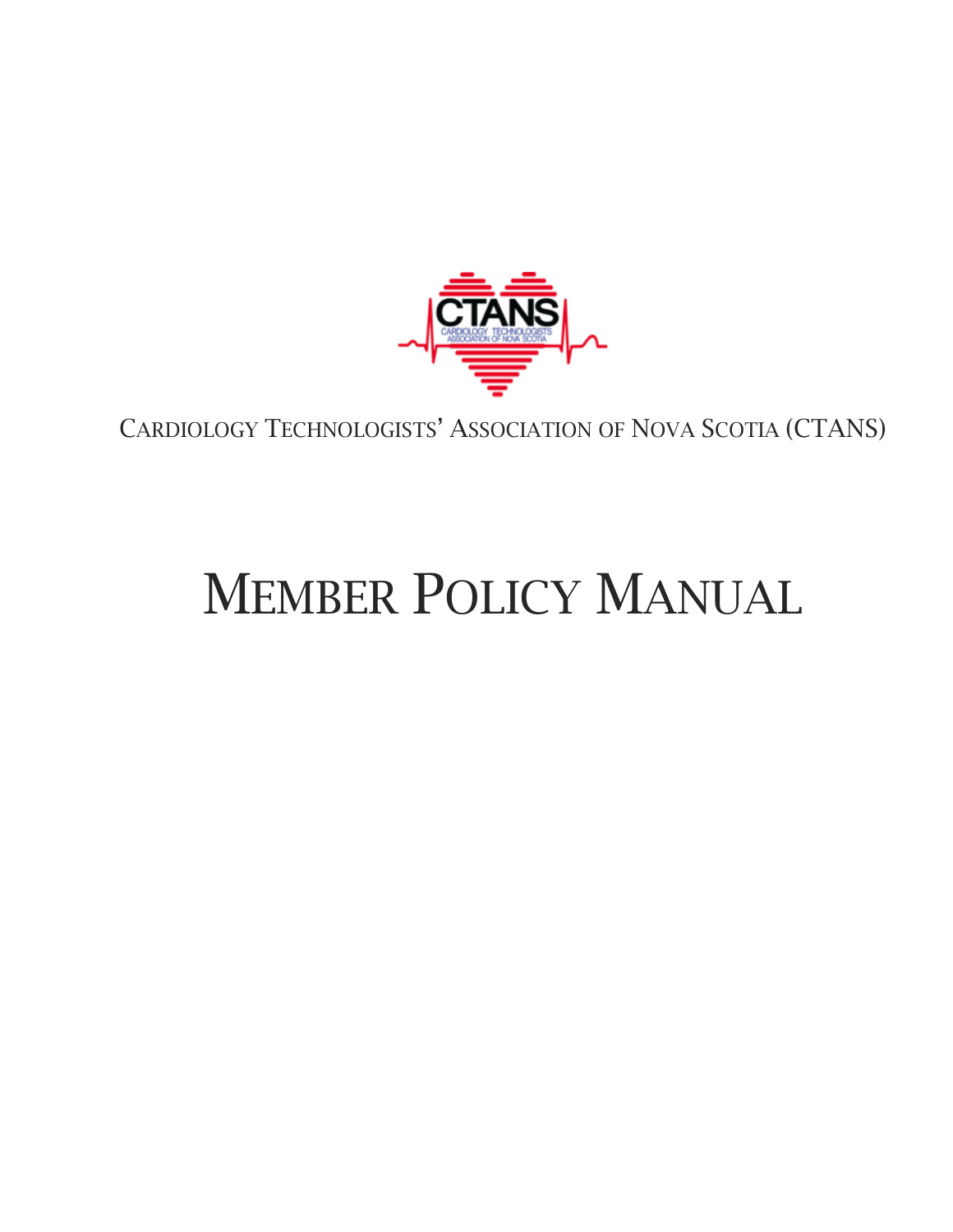

# MEMBERS POLICY MANUAL

| <b>Title</b>                    | Previous rev. | Last Rev.     | Page           |
|---------------------------------|---------------|---------------|----------------|
| 1. Mission Statement            | March 2014    | February 2022 | 3              |
| 2. Statement of Professionalism | March 2014    | February 2022 | 3              |
| 3. Code of Ethics               | March 2014    | February 2022 | $\overline{4}$ |
| 4. Standards of Practice        | March 2014    | February 2022 | 5              |
| 5. Membership Types and         | March 2014    | February 2022 | $6 - 7$        |
| Requirements                    |               |               |                |
| 6. Current fees and dues        | March 2014    | February 2022 | 8              |
| 7. Reinstatement                | March 2014    | February 2022 | $9-10$         |
| 8. Annual General Meeting       | March 2014    | February 2022 | $11 - 12$      |
| <b>9.CTANS Letterhead</b>       | March 2014    | February 2022 | 13             |
| 10. Life Membership             | March 2014    | February 2022 | 14             |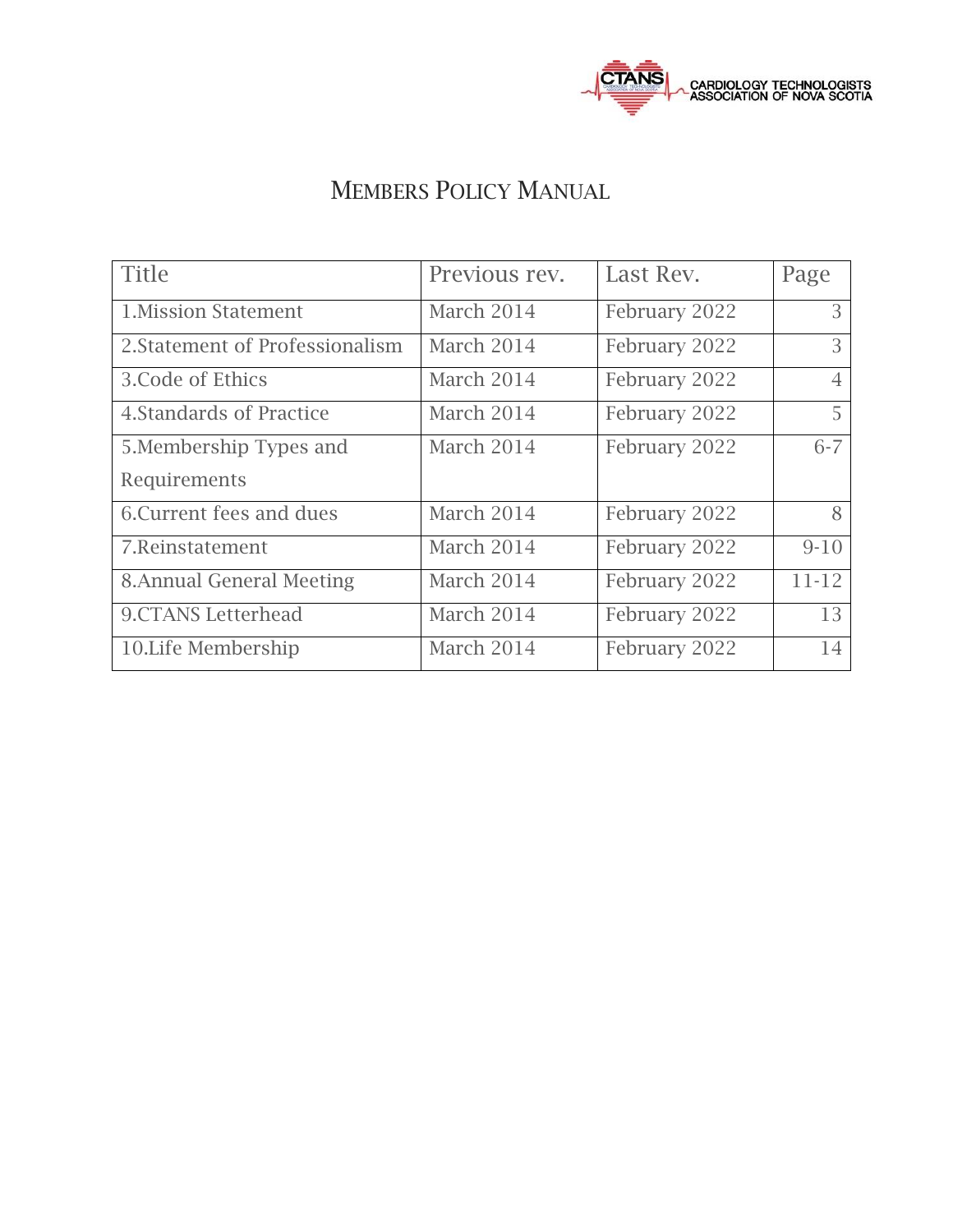

#### 1. MISSION STATEMENT

We, the CTANS, are dedicated to the ongoing commitment of achieving the highest standards in terms of skilled Cardiology Technologists. By continually upgrading our education programs we can be assured of highly trained technologists.

We will do our utmost to assist Cardiology Technologists attain National recognition for the varied services they offer as health care professionals.

## 2. STATEMENT OF PROFESSIONALISM

CTANS is a society comprised of Cardiology Technologists performing many diverse tests and procedures within the field of Cardiology. As such, the CTANS Board requires that Associate/Student members and Registered Technologists must meet and follow standards to ensure the public is provided with these medical services in a safe, confidential, and professional manner.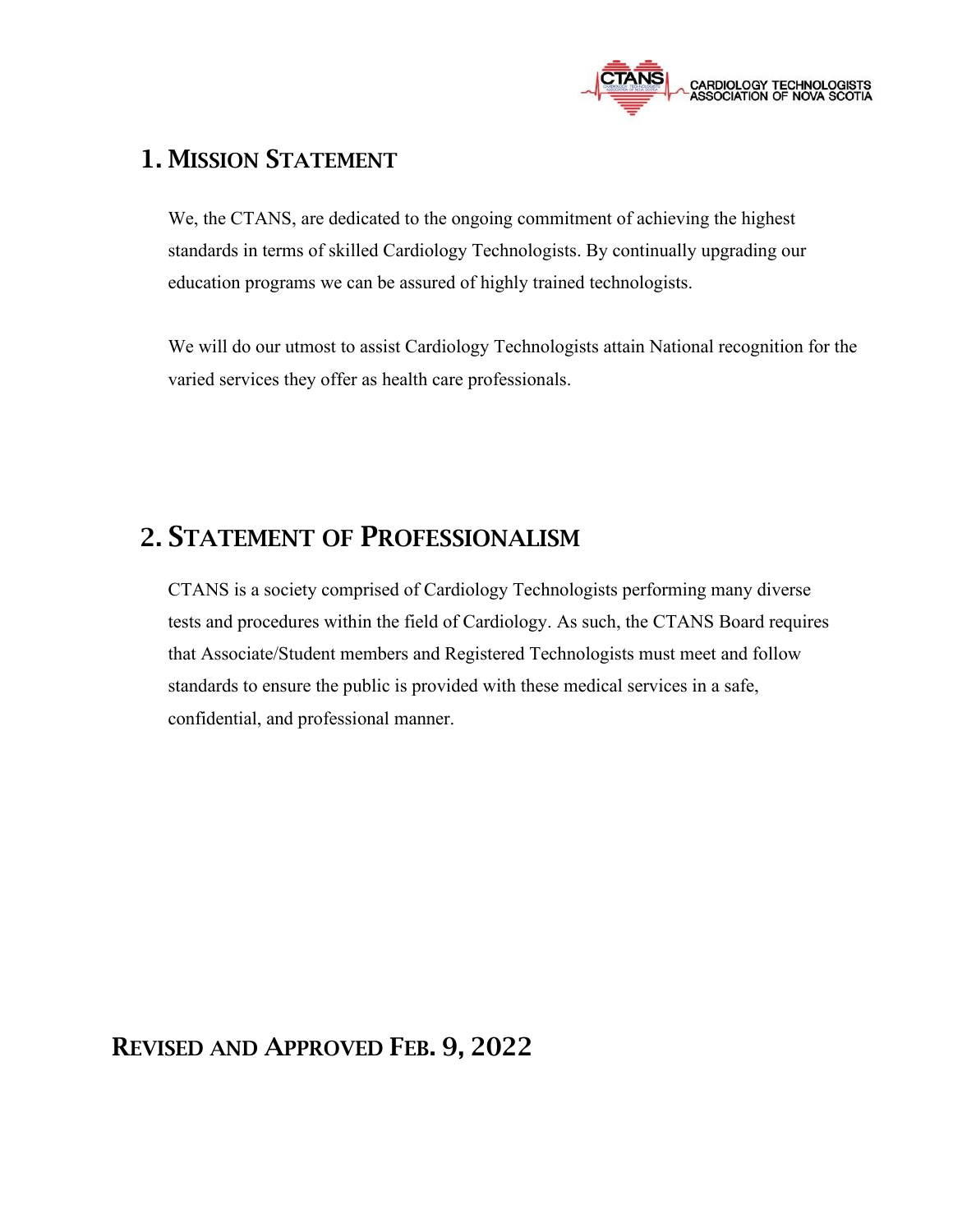

## 3. CODE OF ETHICS

The purpose of the Code of Ethics shall be that of a guide to assist the Health Care Institute in obtaining a high level of competent and ethical conduct in Cardiology Technology. All members of the Cardiology Technologists Association of Nova Scotia, upon acceptance of membership, shall commit themselves to the following standards of conduct:

- 1. Practice care, discretion, and good judgment in fulfilling of cardiology testing upon only those patients referred by the physician for testing.
- 2. Without discrimination, provide testing for the patients with full respect to their dignity and confidentially.
- 3. At all times, conduct one's private and professional life in such a manner as to maintain integrity and confidence in the member and his/her profession.
- 4. Avoid any activities that may result in unprofessional conduct or conflict of interest.
- 5. Maintain and update curricula that will be recognized as the Educational Standards of the Canadian Society of Cardiology Technologists.
- 6. Be actively engaged in a current continuing education program or credit system, so as to update and maintain levels of competency which is vital to maintain and advance oneself and profession.
- 7. Remain worthy of the trust that is invested in us by our physicians, colleagues, and patients.
- 8. Be familiar with and abide by the Standards of Practice for the Society of Cardiology Technologists and to understand that actively participating in and supporting the Society of Cardiology Technologists and to understand that actively participating in and supporting the Society is a professional responsibility of each member.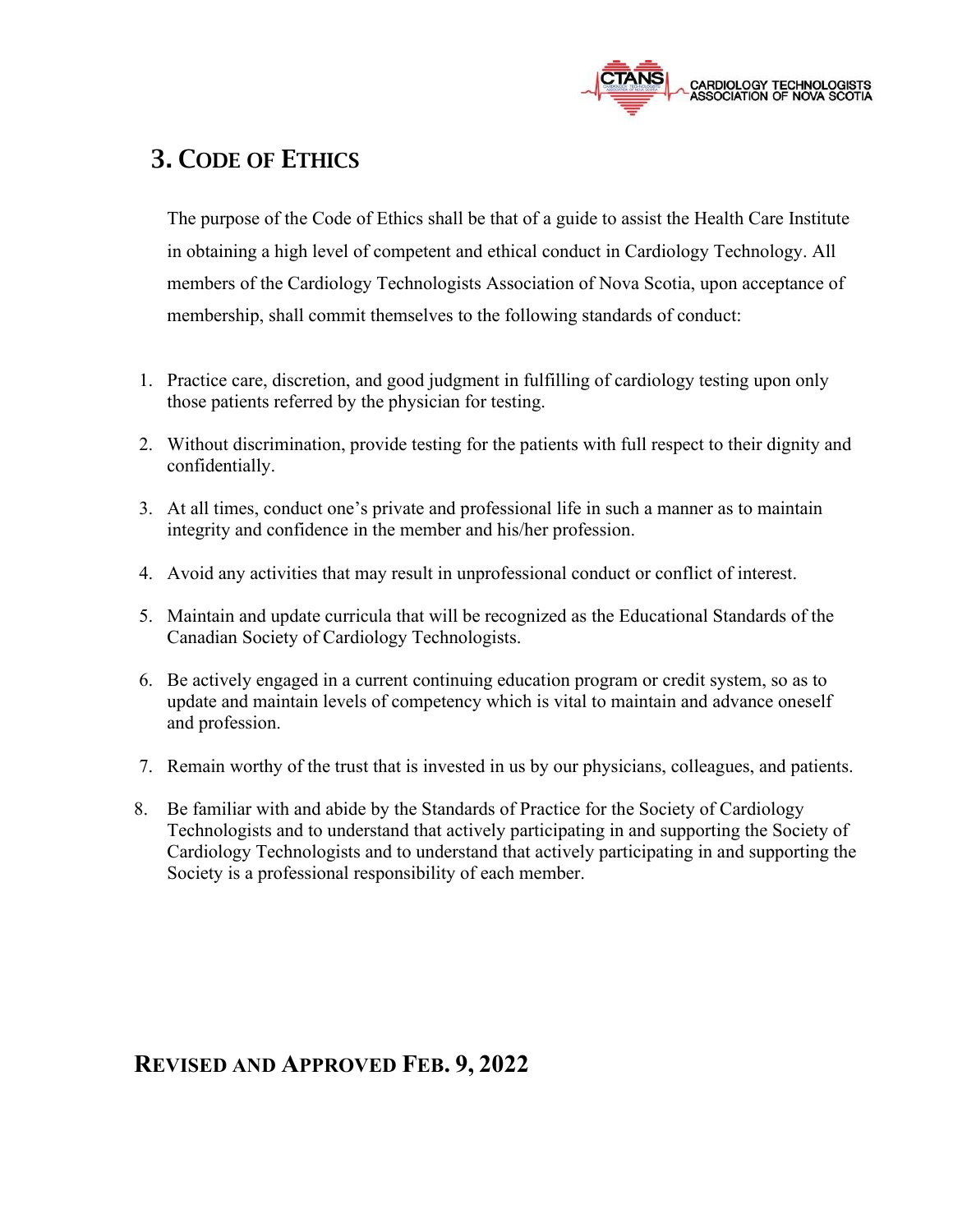

### 4. STANDARDS OF PRACTICE

The purpose of the Standards of Practice shall be that of a guide to assist the Health Care Institute in obtaining a high level of competent and ethical conduct in Cardiology Technology. All members of the Cardiology Technologists Association of Nova Scotia, upon acceptance of membership, shall commit themselves to the following Standards of Practice:

- 1. Members of the Cardiology Technologists Association of Nova Scotia shall maintain the Standards of Practice herein prescribed in the performance of their profession.
- 2. The Technologist carries out responsibility for the patient's safety.
- 3. The Technologist shall promote an environment in which the spiritual beliefs, customs and values of the patient are respected.
- 4. The Technologist shall respect the confidentiality of matters pertaining to colleagues, other health care workers and patients.
- 5. The Technologist shall not influence any patient for the purpose of affecting change of the referring physician.
- 6. The Technologist shall assume responsibility for professional decisions made in the practice of the profession but understand that the diagnosis is outside the scope of the profession.
- 7. Interpretation of tests shall not be given to patients by the Technologist.
- 8. The Technologists shall willingly participate in the education and training of the Canadian Society of Cardiology Technologists candidates or members where applicable.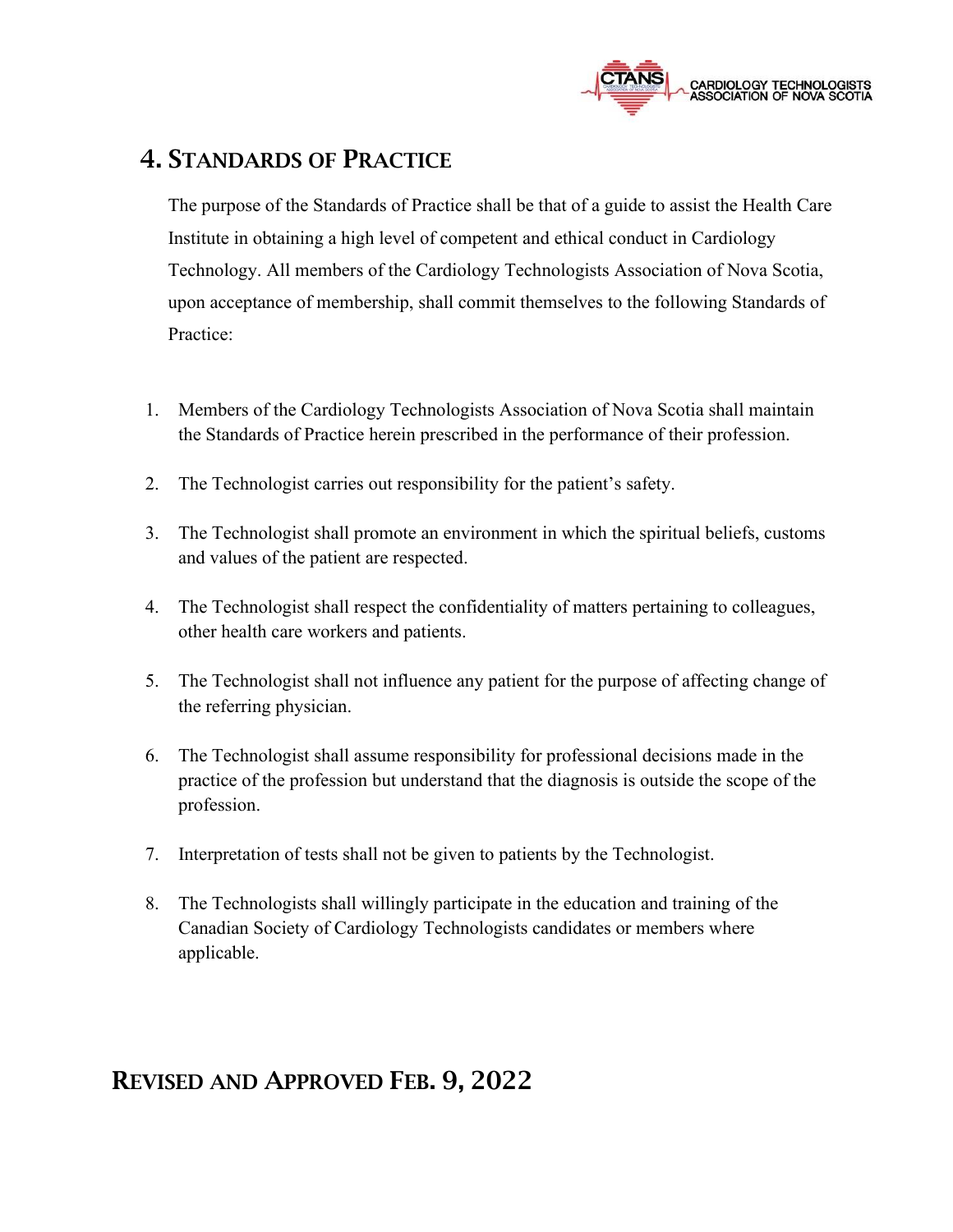

## 5. MEMBERSHIP TYPES AND REQUIREMENTS

**REGISTERED ACTIVE MEMBER IN GOOD STANDING** - a Registered Member who holds a valid certificate of successful completion of the CSCT's certification examination and who has satisfied all prerequisites established by the Board, including but not limited to full payment of all applicable membership dues and/or collection of mandatory CEUs. A Registered active Member in Good Standing has the right to vote at a meeting of the Members, may be elected to the Board, and may be appointed to an office of the Society.

**REGISTERED INACTIVE MEMBER IN GOOD STANDING**- A Registered member who has paid all applicable membership dues and submitted the mandatory thirty (30) CEUs but who has selfdeclared that he/she is not actively working in the field. Inactive Members do not have the right to vote, or be appointed to an office of the Society.

**MEMBER NOT IN GOOD STANDING** - a Member who has not satisfied all prerequisites established by the Board, including but not limited to full payment of all applicable membership dues and/or collection of mandatory CEUs. A Registered Member Not in Good Standing has no right to attend the CTANS annual general meeting.

**BUSINESS, COMMERCIAL OR INDUSTRY MEMBER** – a proprietorship, association, body corporate, trustee, executor, or administrator of legal representative who has paid the applicable annual membership fee and who has received approval of the board. This category of membership has no vote, is not eligible to be elected for office in the association and is not entitled to this membership type if they work as a registered cardiology technologist.

**LIFE MEMBER** - a Registered Member who is recognized for professional contribution to the Society, as approved by the Board (See policy 11). A Life Member has all of the privileges of a Registered Member in Good Standing. A life member is not required to pay annual membership fees to CTANS but is required to maintain the mandatory thirty (30) CEUs per triennium.

**STUDENT MEMBER** – a person actively pursuing registration with the CSCT and who has satisfied all prerequisites established by the board, including but not limited to payment of student membership fee. A student member is entitled to attend meetings of the association, but it not entitled to vote or hold office.

**HONORARY MEMBER** – a person who is recognized for services or contributions to the association and elected by the board of the association. an honorary member is entitles to attend all meetings of the association but is not entitled to vote or hold office in the association.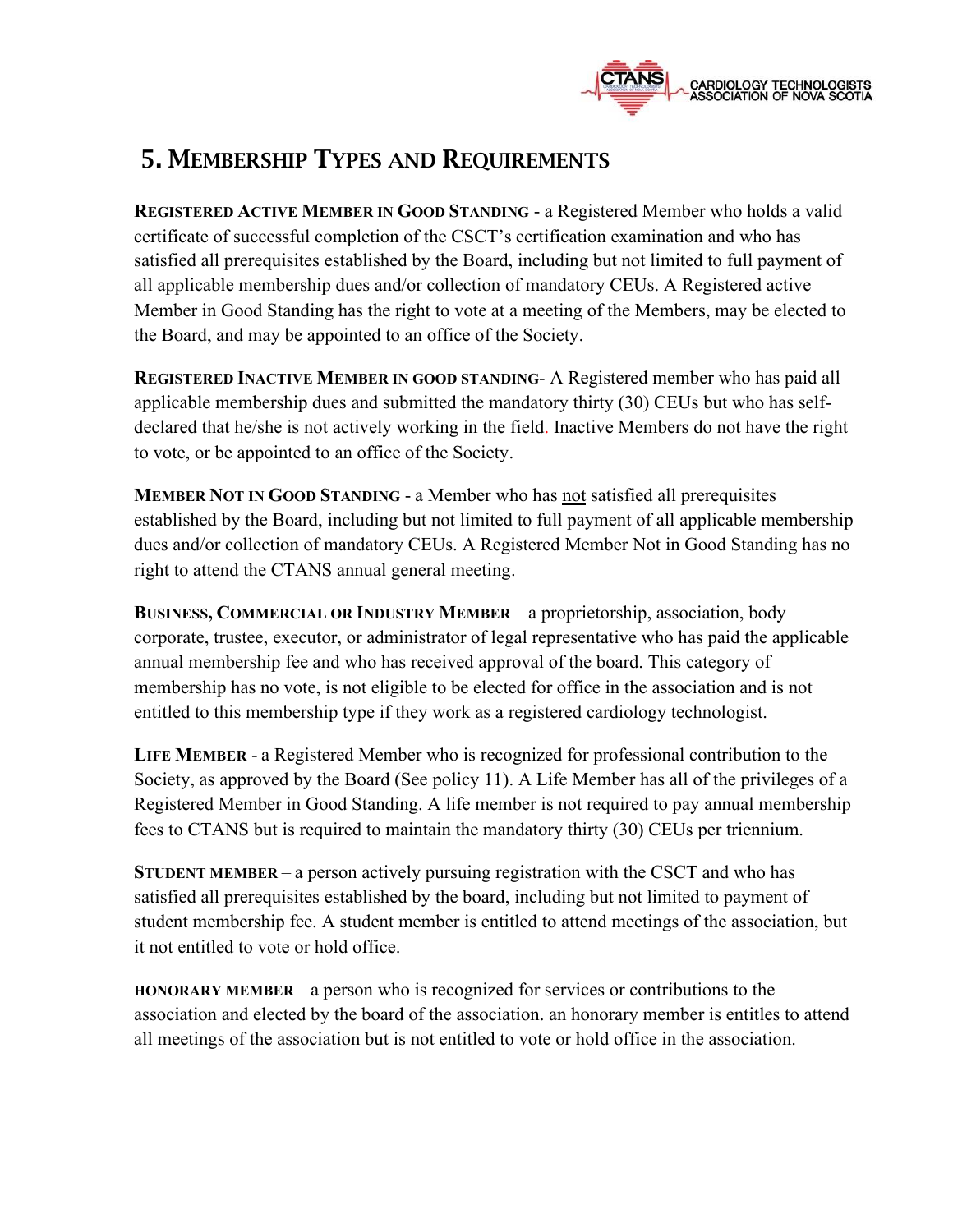

## MEMBERSHIP TYPES AND REQUIREMENTS CONT…

- A. All membership periods shall be annual, subject to their renewal. Memberships are nontransferable. Certification/Registration (membership) cards shall be issued electronically by the Society annually. Such cards are the property of the Society, and the Society reserves the right to recall any membership card at any time.
- B. To keep membership in good standing requires:
	- Payment of annual dues and any outstanding fees
	- Compilation of the mandatory thirty (30) CEUs per triennium
- C. Failure to comply with policy 5B shall result in one or more of the following:
	- Change in membership status
	- $\bullet$  Fine(s)
	- CEU accumulation to meet requirements
	- inability to vote at an AGM or special meeting
	- Requirement to rewrite the CSCT certification exam

For more information about reinstatement, see policy 7.

- D. When a member moves to another provincial association, a transfer form is to be completed by the member and sent to their current provincial registrar. The completed form is then submitted to the new provincial association registrar and the CSCT Registrar. The form for transfer is located on the CTANS website.
- E. To maintain any position on a Board or committee, a member must maintain their status as "in good standing". Failure to comply will result in removal from that position.
- F. To change membership status to active or inactive, the 'change membership status' form found on the CTANS website must be filled out and submitted to the CTANS registrar. Change in active/inactive membership is approved by the registrar once applicable documentation and fees are collected.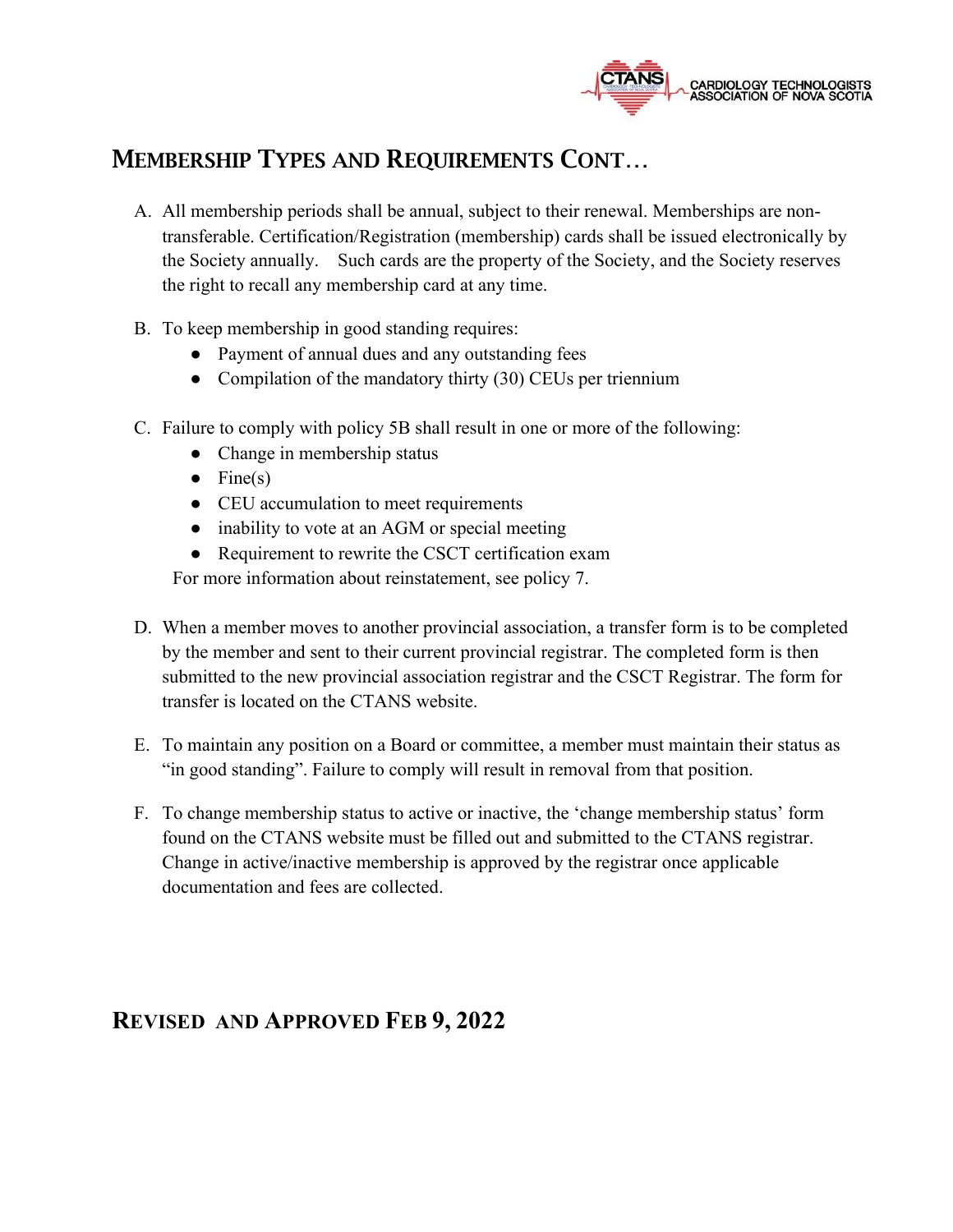

#### 6. **CURRENT FEES AND DUES**

**All membership dues are due by midnight October 31st of each year. CEUs are due by midnight December 31st in the last year of the triennium.**

A. CURRENT DUES ARE AS FOLLOWS:

| Active member (NS)*                       | \$280.00  |
|-------------------------------------------|-----------|
| Active member (PEI)*                      | \$120.00  |
| Inactive member *                         | \$80.00   |
| Student                                   | \$75      |
| $Life*$                                   | waived    |
| Business, Commercial and Industry member* | \$1500.00 |

*\*CSCT per capita due amount is included in your membership dues. Per capita dues are paid by the CTANS treasurer on your behalf.*

- B. ADMINISTRATION/LATE FEES: Late Dues penalty \$100 Late/Delinquent CEUs \$150
- C. A charge will be applied for any NSF (non-sufficient funds) cheque received by **CTANS**
- D. CSCT and CTANS dues are non-refundable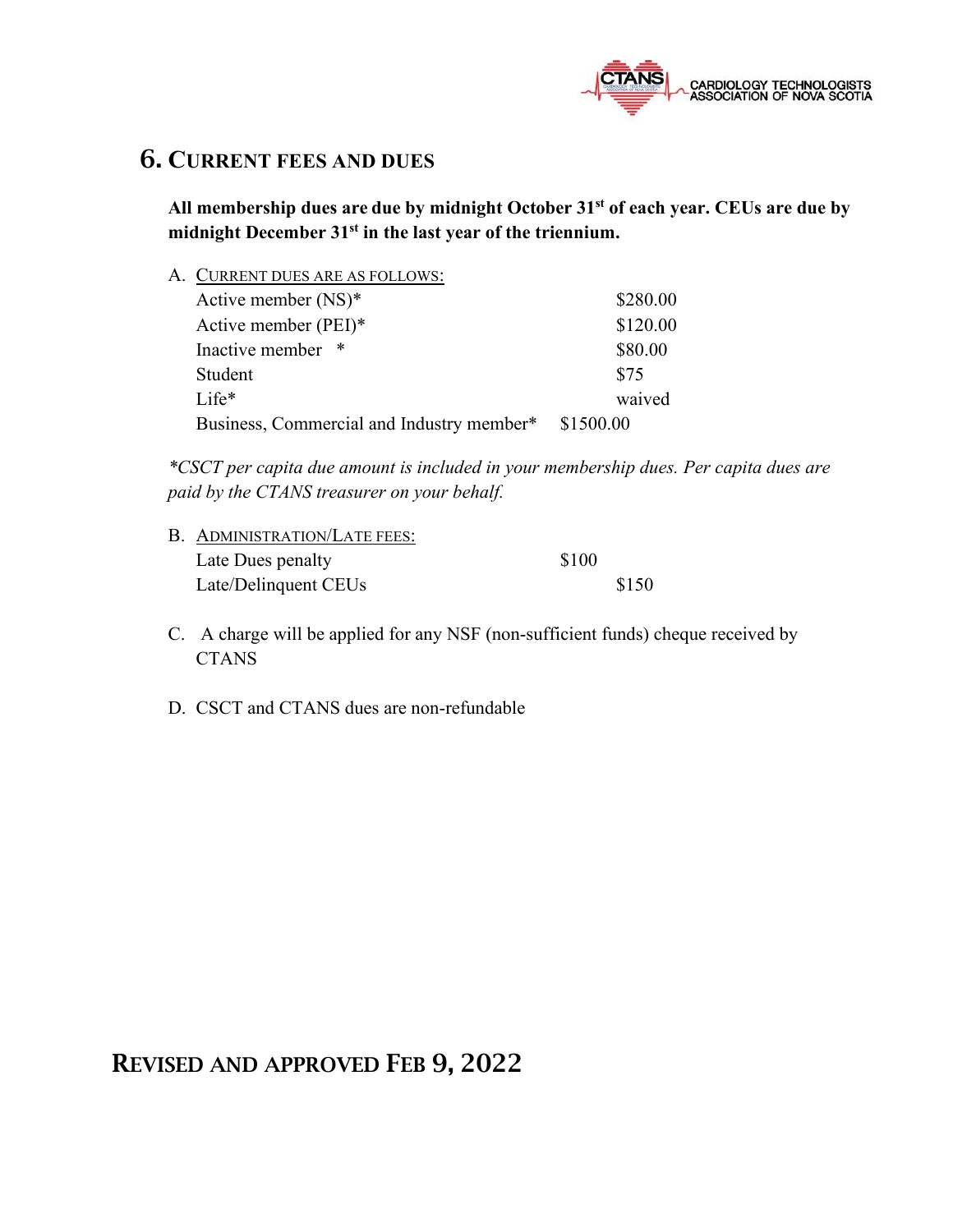

## 7. REINSTATEMENT

CTANS must comply with CSCT policy on reinstatement. CSCT Policy is as follows:

#### **CSCT** Reinstatement Policy Effective January 1, 2020 to December 31, 2022

A Member "Not in Good Standing" is a Registered Member (except a Life member) who has lapsed in one or both of the following:

- 1. Annual dues and / or any applicable fees
- 2. The required 30 CEUs per triennium

A Member "Not in Good Standing" applying for reinstatement must complete the requirements as outlined below:

In order to apply for reinstatement, please contact your Provincial Association in order to ensure eligibility PRIOR to paying any back dues and/or fees.

| <b>Years of Not in</b><br><b>Good Standing</b> | Admin fee (to stay<br>in province) | <b>Additional requirements:</b>                                                                                                                                                                                                                                                                                                                                                                                                                                                                                                |  |
|------------------------------------------------|------------------------------------|--------------------------------------------------------------------------------------------------------------------------------------------------------------------------------------------------------------------------------------------------------------------------------------------------------------------------------------------------------------------------------------------------------------------------------------------------------------------------------------------------------------------------------|--|
| End of one year                                | \$50                               |                                                                                                                                                                                                                                                                                                                                                                                                                                                                                                                                |  |
| End of two<br>consecutive years                | \$100                              | Pay all membership back dues and applicable fees at                                                                                                                                                                                                                                                                                                                                                                                                                                                                            |  |
| End of three<br>consecutive years              | \$150                              | current rate<br>Confirmation of membership status from CSCT<br>registrar                                                                                                                                                                                                                                                                                                                                                                                                                                                       |  |
| End of four<br>consecutive years               | \$200                              | Provide required documentation eg. legal, medical or<br>other as applicable                                                                                                                                                                                                                                                                                                                                                                                                                                                    |  |
| End of five<br>consecutive years               | \$250                              |                                                                                                                                                                                                                                                                                                                                                                                                                                                                                                                                |  |
| End of six<br>consecutive years<br>or more     | ٠<br>٠<br>٠<br>٠<br><b>student</b> | Pay all membership back dues and applicable fees at current rate<br>Confirmation of membership status from CSCT registrar<br>Provide required documentation (eg. legal, medical or other as applicable)<br>Challenge and pass the CSCT Certification exam WITHIN the first 4<br>available consecutive sittings<br>In the event of failing to pass the CSCT certification exam within the<br>allowed time frame, the member must graduate from a recognised<br>Cardiology Program and then challenge and pass the exam as a new |  |

#### Lapsed Membership Dues: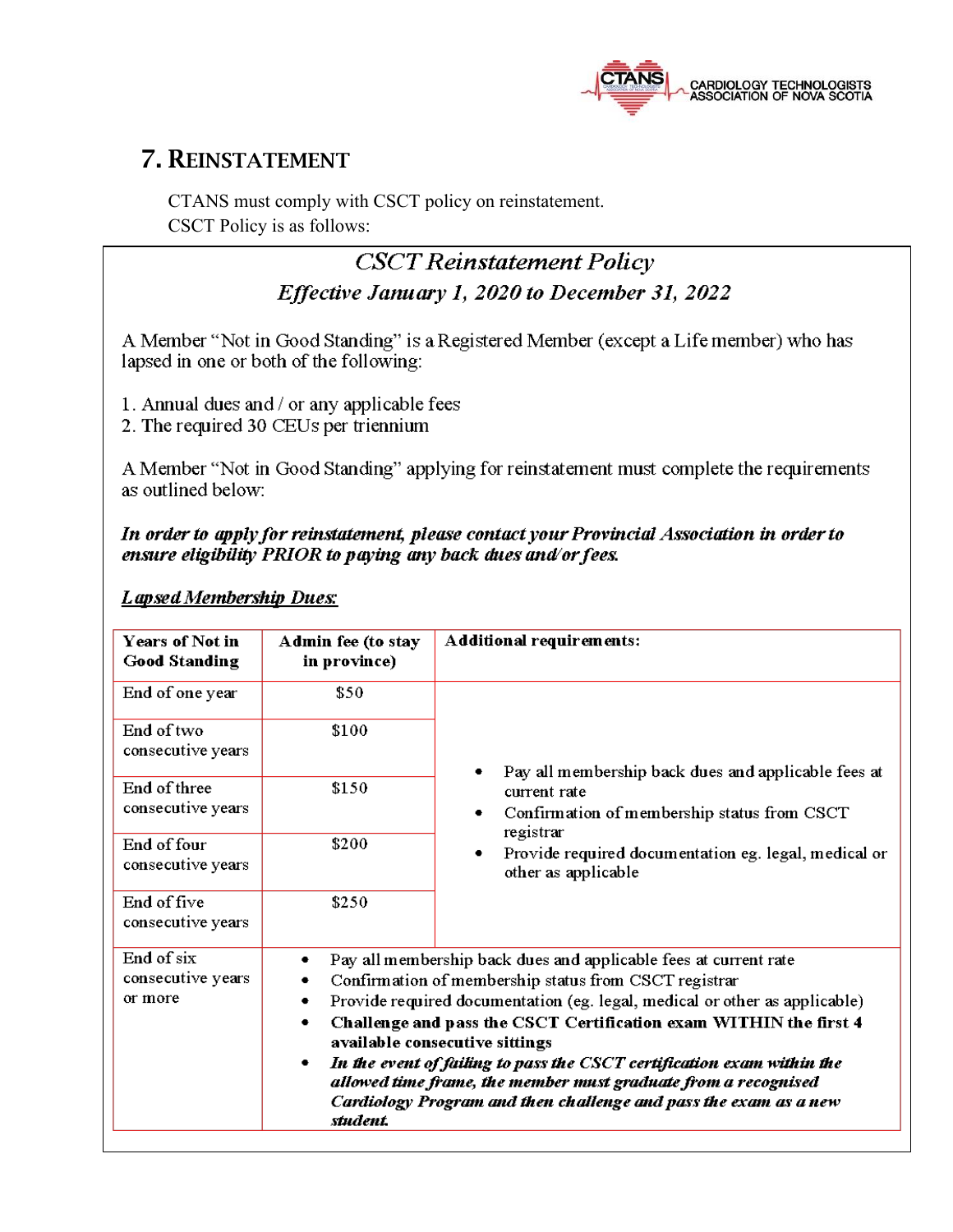

#### *CEU Noncompliance:*

| <b>Years of Not in</b><br><b>Good Standing</b> | <b>Admin fee (to</b><br>stay in<br>province                                                                                                                                                                                                                                              | <b>CEUs</b> to be<br>submitted | <b>Additional requirements:</b>                                                                                                                                                                                                                            |  |  |
|------------------------------------------------|------------------------------------------------------------------------------------------------------------------------------------------------------------------------------------------------------------------------------------------------------------------------------------------|--------------------------------|------------------------------------------------------------------------------------------------------------------------------------------------------------------------------------------------------------------------------------------------------------|--|--|
| End of first<br>triennium                      | \$150                                                                                                                                                                                                                                                                                    | Delinquent CEUs                | Pay all membership back dues and<br>$\bullet$<br>applicable fees at current rate<br>Confirmation of membership status<br>$\bullet$<br>from CSCT registrar<br>Provide required documentation<br>$\bullet$<br>(eg. legal, medical or other as<br>applicable) |  |  |
| End of second                                  | Pay all membership back dues and applicable fees at current rate<br>$\bullet$                                                                                                                                                                                                            |                                |                                                                                                                                                                                                                                                            |  |  |
| triennium                                      | Confirmation of membership status from CSCT registrar<br>$\bullet$                                                                                                                                                                                                                       |                                |                                                                                                                                                                                                                                                            |  |  |
|                                                | Provide required documentation (eg. legal, medical or other as applicable)<br>$\bullet$                                                                                                                                                                                                  |                                |                                                                                                                                                                                                                                                            |  |  |
|                                                | Challenge and pass the CSCT Certification exam WITHIN the first 4<br>$\bullet$<br>available consecutive sittings<br>In the event of failing to pass the CSCT certification exam within the allowed time<br>frame, the member must graduate from a recognised Cardiology Program and then |                                |                                                                                                                                                                                                                                                            |  |  |
|                                                | challenge and pass the exam as a new student.                                                                                                                                                                                                                                            |                                |                                                                                                                                                                                                                                                            |  |  |

*Note: If considered eligible to write the CSCT Certification exam, the member must apply to write the designated exam sitting. Failure to apply will be counted toward the total allotted attempts (4).*

*Approved 2019 by CSCT Executive Board*

**REVISED FEB 9, 2022**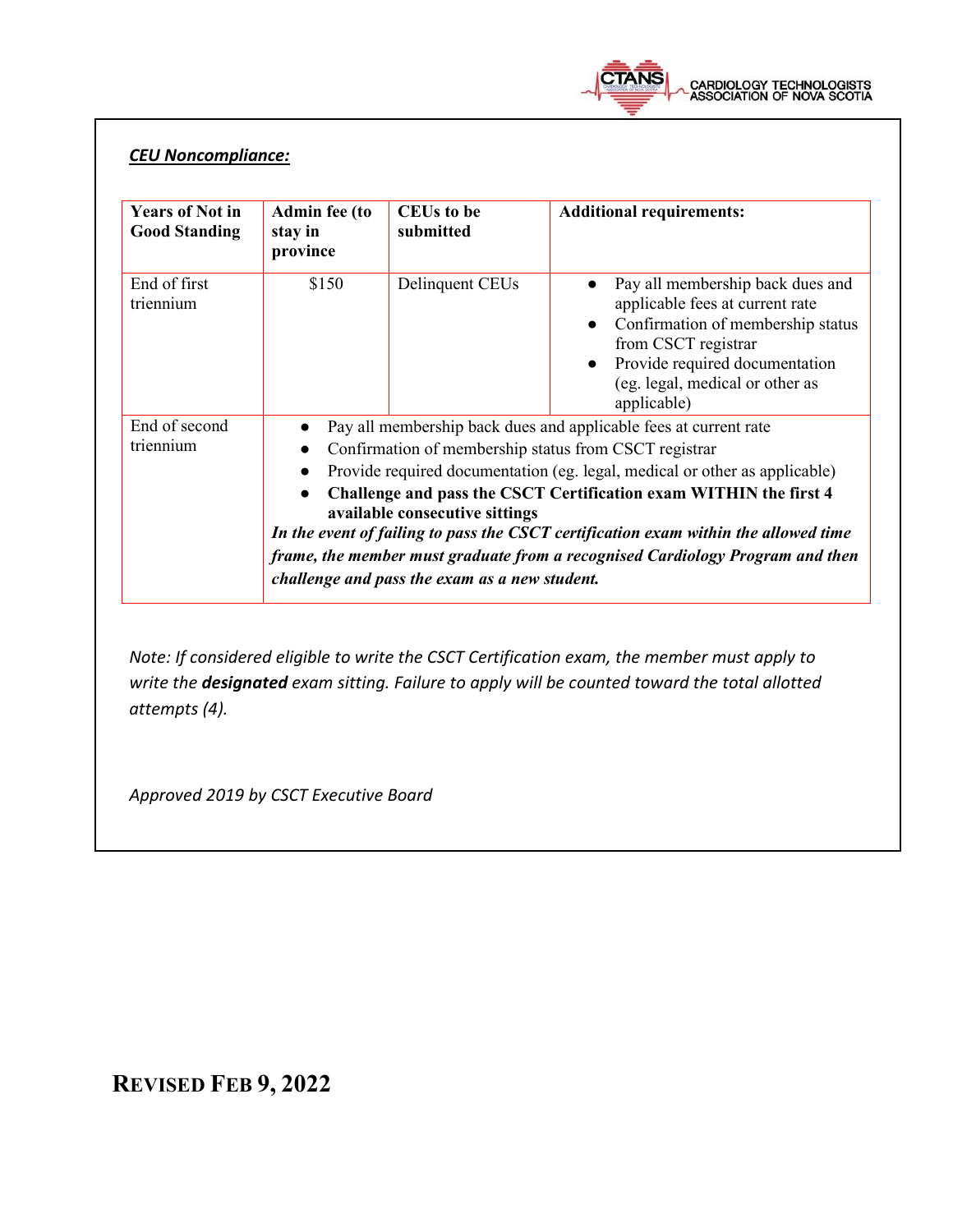

#### 8. ANNUAL GENERAL MEETING

- A. The Annual General Meeting will take place on the first Sunday in May Each year. Meetings will follow the short version of 'Roberts Rules" as closely as possible.
- B. The Vice president will send notice of meeting and an agenda to all CTANS members via the Spring Newsletter.
- C. Proxy forms can be found on the CTANS website. Proxies must be received by the Registrar in the time frame as directed on the proxy and will be validated prior to the meeting. Only Active members in good standing are eligible to vote.
- D. Meeting minutes will be kept by the CTANS secretary and can be found on the CTANS website
- E. Registrar will maintain attendance book at the AGM. Certificates of attendance will be given to members for CEU supporting documents.
- F. To allow for recounts or discrepancies, all proxies received at an AGM will be sealed and stored with the CSCT registrar for one (1) year and destroyed (by motion) at the next AGM. A request for an AGM vote recount must be made immediately after the initial vote.
- G. At an AGM, when voting on issues other than those on the original proxy, the voting member is allowed one (1) vote for themselves and one (1) vote for each valid proxy that they are carrying and as directed by the proxy.
- H. Members in arrears who wish to attend and vote at an AGM must ensure that their dues, fees and CEUs for Active membership, are submitted no later than one (1) month prior to the AGM to allow for full processing of the documents and funds.
- I. Voting members must check in (register) prior to the start of the AGM. As per bylaw 41.3 Quorum at an AGM shall be 25% of the members eligible to vote. If within 30 minutes from the time appointed for the meeting a quorum of members is not present, the meeting shall be dissolved and rescheduled.
- J. Attendees who leave the room will not be allowed back into the AGM while a motion is in progress. They can rejoin the meeting after the vote is officially complete.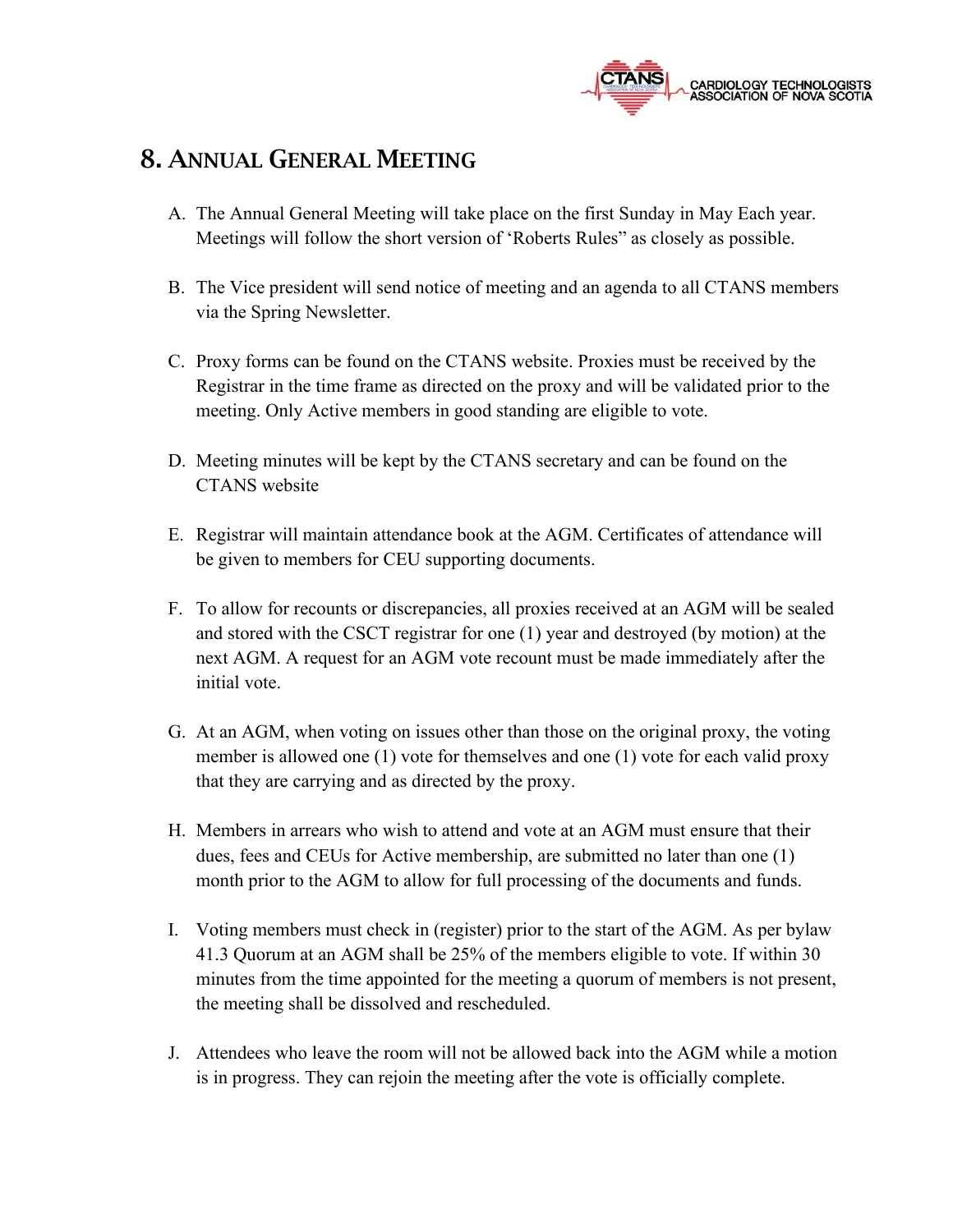

- K. Any member requesting to add a new item to the AGM agenda for membership discussion must submit a written request and summary of the topic, to the president, fourteen (14) days prior to the AGM. The president will notify the member of the Board's Decision.
- L. The following statement is to be read at the end of each AGM:

*"Be it resolved that all act, bylaws, proceedings, appointments, election and payment enacted, made, done, and taken by the Directors and Officers of CTANS since the date of the Annual General Meeting of CTANS be the same are hereby approved, ratified and confirmed."*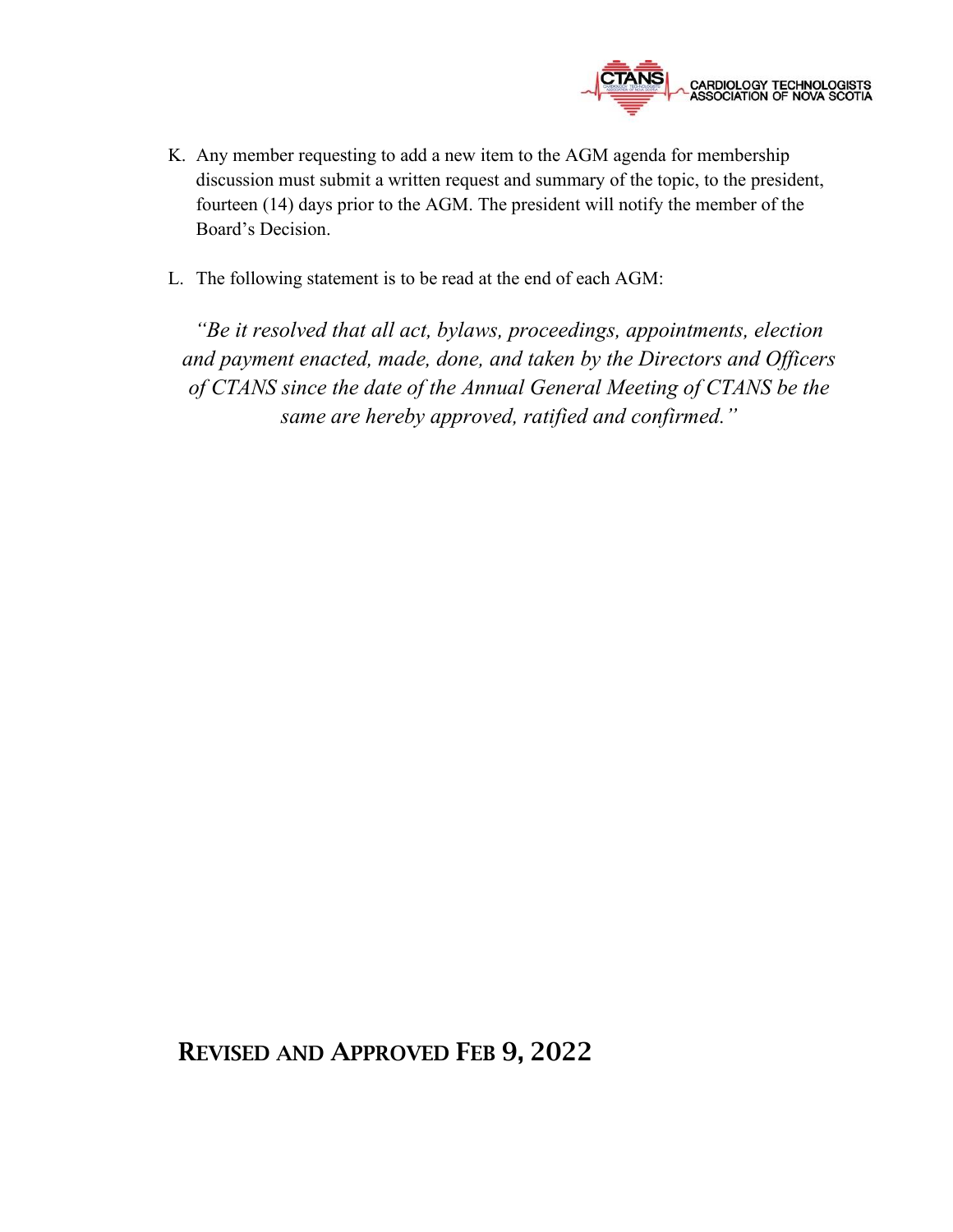

## 9. CTANS LETTERHEAD

The CTANS letterhead is for the use of CTANS business only. Specified usage is for Board members and specific committees only.

- A. Approved current usage is for:
	- President
	- Provincial Director
	- Treasurer/Registrar
	- Vice President
	- CEU/Education Director
	- Secretary
- B. All other usage must be requested in writing and approved by the CTANS Executive.
- C. The CTANS President is to receive a copy of all letters sent on behalf of CTANS